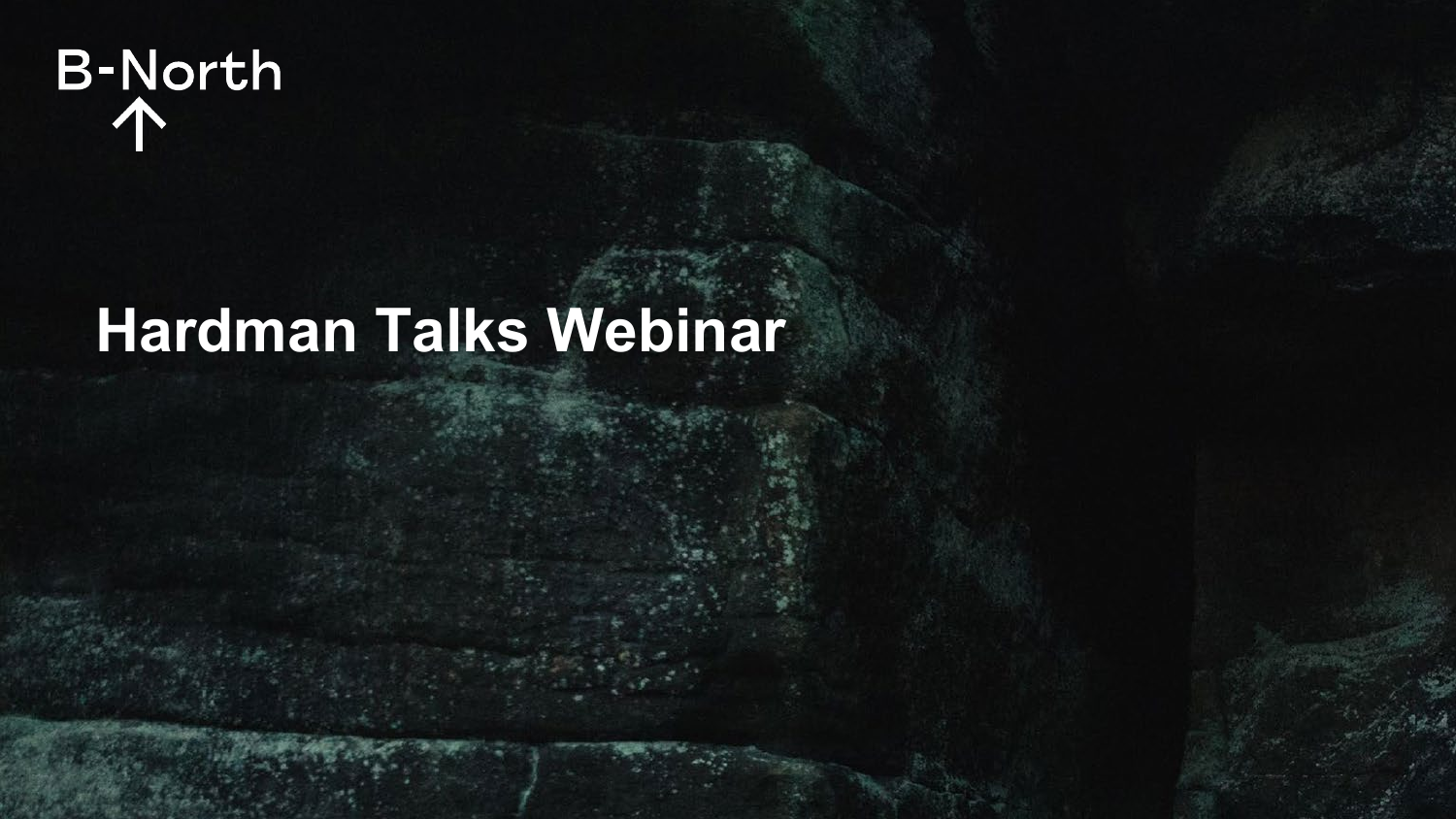

A fintech-enabled bank, combining cloud-native technology with the trust of face-to-face relationship banking to disrupt the £150bn UK SME lending market

The first genuinely regional business **Bank in 150 years** 

## Forge your future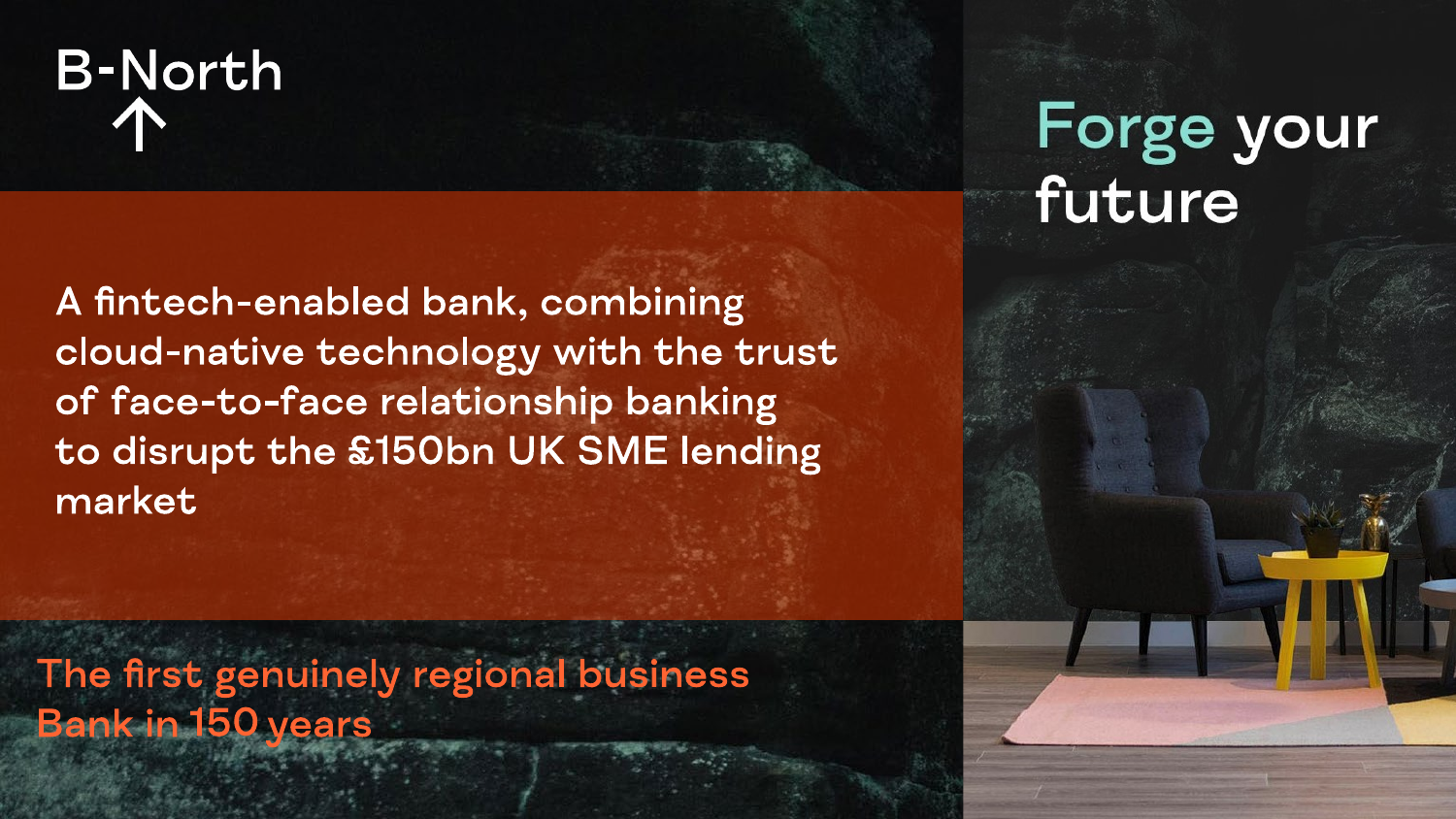## **Returns for Investors**

### **The only outstanding threshold condition for the banking licence is regulatory capital**

- **Series A raise of £20m** at a **pre-money valuation of £25m**
- Investment **conditional on final PRA approvals** required to secure the banking licence
- **Target Exit Strategy -** Potential exit events could be an IPO or strategic sale
- **5 years** target exit strategy
- **Target Exit Returns** The target returns for Investors are set out in the graph on the right. These returns are indicative and should not be relied upon

Whilst not in the public domain, our **Series A investors comprise a number of top-quality institutions**, including:

- 1. A diversified **Northern European Banking Group**
- 2. A European **Pension Fund Manager**
- 3. A **PRA regulated** UK lending and deposit taking institution
- 4. A local government **combined authority**
- 5. A high-profile **UK venture capital** fund

 $\overline{\mathbf{N}}$ 

**Base case 2028 valuation of £1.6bn assumes a very conservative multiple of 10.7 times Profit Before Tax**



## **Valuation Comparisons & Target Exit Multiples**

| <b>Bank</b>                   | Year | <b>Valuation/</b><br>Cap | <b>PBT</b> | <b>Multiple</b><br>of Profit |
|-------------------------------|------|--------------------------|------------|------------------------------|
| <b>B-North</b>                | 2028 | £1.6bn                   | £150m      | 10.7x                        |
| Aldermore                     | 2015 | £650m<br>(IPO)           | £50m       | 13x                          |
| <b>OakNorth</b><br>Bank       | 2018 | £2.4bn                   | £66m       | 36x                          |
| Charter Court                 | 2017 | £550m<br>(IPO)           | £46m       | 12x                          |
| <b>Shawbrook</b><br>Bank<br>戈 | 2015 | £725m<br>(IPO)           | £46m       | 16x                          |

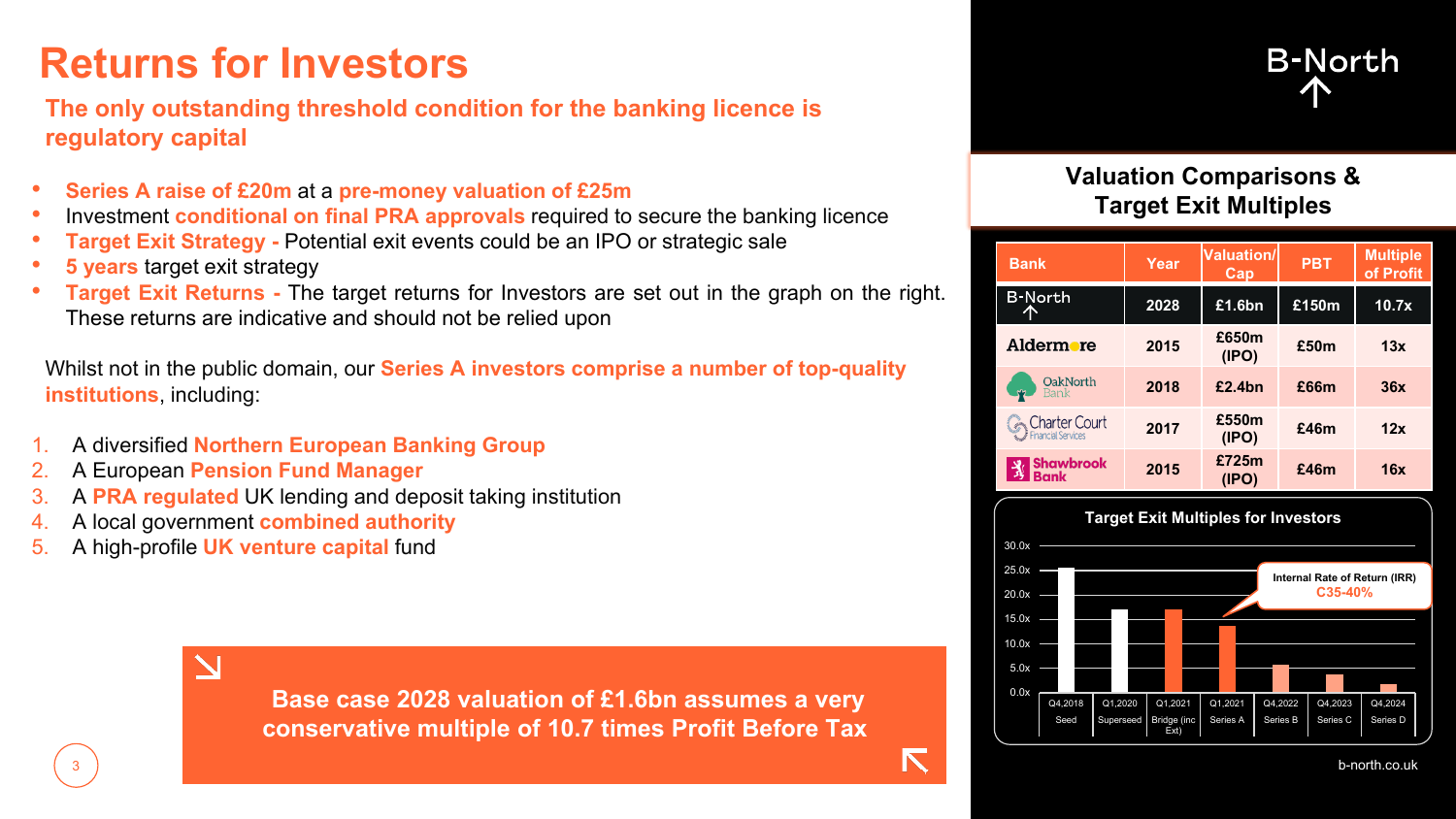## **The Team**



**22 BRITISH**<br>BANK **BANK OF ENGLAND** 

- Founding Chairman of the British Business Bank (UK economic development bank)
- Chairman of the Supervisory Board of the Amsterdam Trade Bank
- 20+ years' Board roles across a wide range of organisational types and sectors including banking, insurance, university, oil & gas, mining, engineering and public sector
- Senior Adviser to the Bank of **England**
- 30 years' banking experience, including Global Head of Wholesale Banking at Standard Chartered



- Santander LLOYDS BANK Deloitte.
- 27 years' experience in financial services focused on UK mid market
- Divisional MD at Santander UK in its SME bank
- Deloitte (UK Big 4 consultancy) - Director specialising in Corporate Finance and Debt Advisory
- Lloyds Banking Group Director, Structured Finance



- 20 years' experience in financial services including international regulated markets
- Served as CFO and Chief Commercial Officer of IPF PLC, a FTSE250 provider of international consumer finance
- CFO, COO and CEO at AIMlisted Fairpoint Group PLC
- MBA qualified Chartered **Accountant**

**A team with a proven track record and a deep understanding of the SME lending sector**

**Extensive experience of managing through the Global Financial Crisis**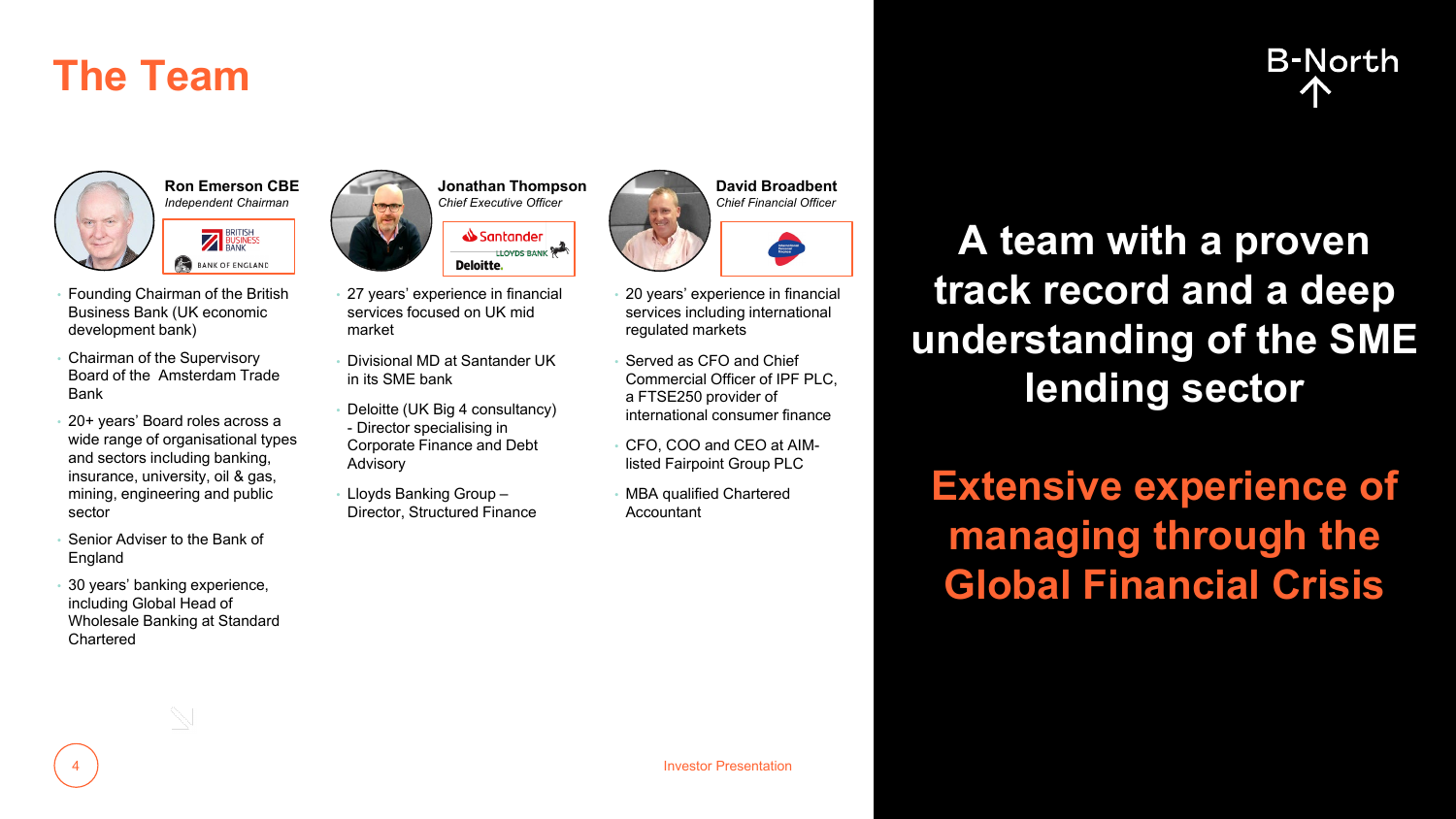## **SMEs are poorly served by the big banks**

- The SME lending market has outstanding stock of **£150bn**
- Lending relationships have been **eroded over time**
- **Rigid centralised credit policies** don't fit SMEs (growth and scale-ups)
- The lending process **is painfully slow and bureaucratic**
- More SMEs relationships are **through call centres**

**with existing lenders focused on collections and closed for new business**

**B-North** 

# **Market Opportunity <b>Economic Backdrop**

Where asset values are realistic, where risk is sensibly priced and where its experienced team selectively support high quality, well priced, downside protected **This has been exacerbated by the market dislocation** lending opportunities

 $\overline{\mathbf{N}}$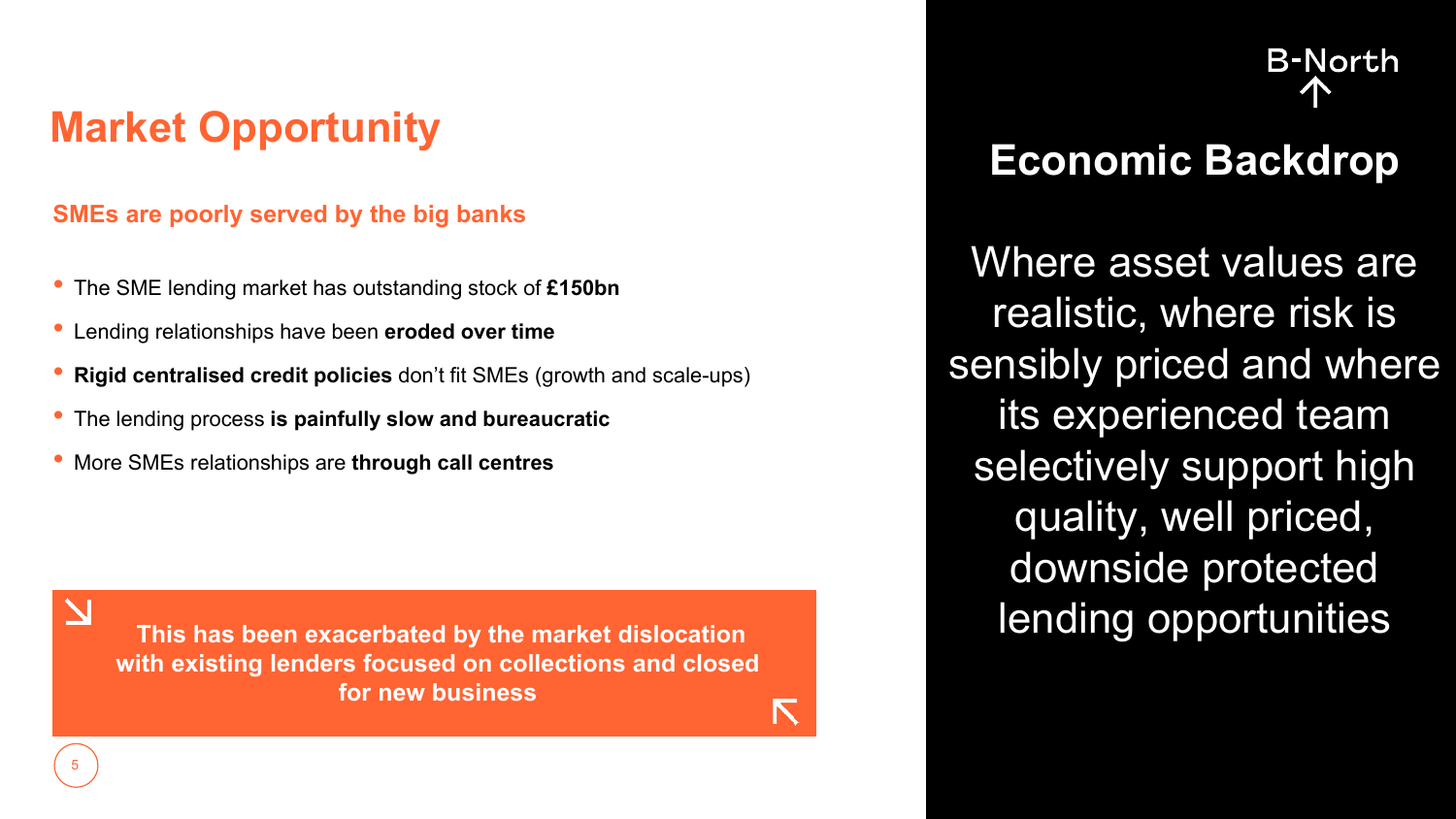## **Why Bank North**

- **UK-wide local delivery** Regional Pods (local banks) for SME focus and faceto-face relationships
- **Secured Loans**  £0.5m-£5.0m tailored to the borrower, front-line bankers and underwriters supports more flexible finance proposals
- **Delivered with speed**  providing secured finance decision making and lending up to 10 times faster than the market standard for traditional banks
- **Embracing the broker channel** Our model will ensure Bank North is the preferred partner for high quality brokers
- **Competitively priced**  banking model delivers access to low-cost capital
- **Banking licence** Secured subject to Series A capital raise

*We submitted 'one of the best applications they (the regulator) had ever seen'* 

*And they see Bank North as 'an important addition to the supply side of credit to UK SMEs'.*



**Regional and National. Digital and Face-to-Face**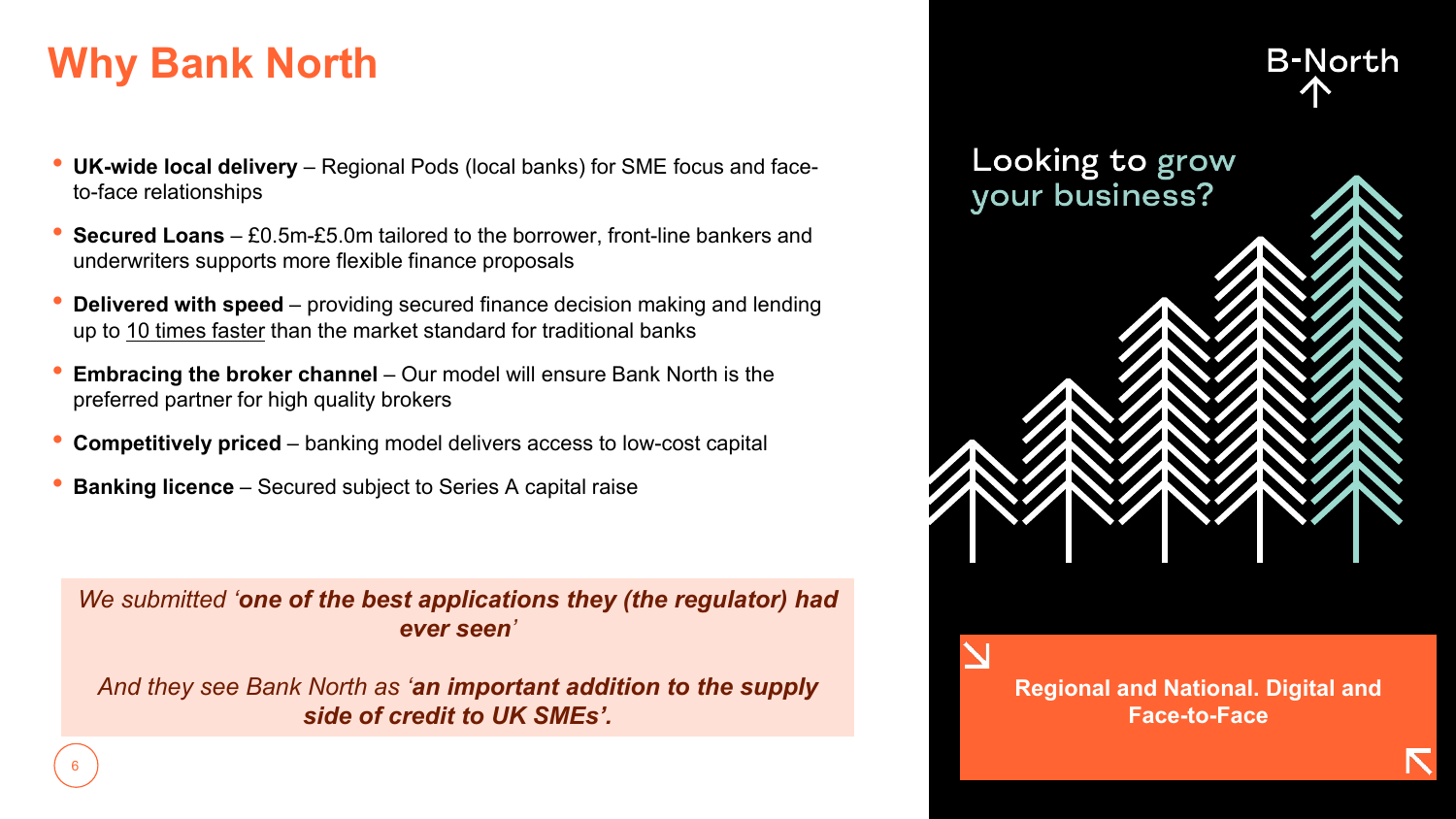## **Fintech-enabled**

- B-North has the **world's first full integration of the nCino and Mambu platform** each colleague accesses the same single digital view of the customer
- Only **since 2016** has it been possible to host a bank in the cloud, we are one of the first
- **"Buy for Parity, Build for Competitive Advantage"** ensures we optimise investment by enhancing our key differentiators, whilst not wasting time and cost reinventing base level functions
- **All platforms have their own Application Programming Interface (API)** meaning they are inherently "pluggable"
- **Lending platform built** v4 is the go-to-market version of our unique, fully-integrated platform
- **Deposit-taking platform built** in collaboration with market-leading outsource partner, NSSL

## **Ill** ncino



7







**Loan Origination system 1st UK clearing bank in 250 years Cloud-native core banking solution**



#### **AML and KYC/KYB Automated risk-grading tool Financial analysis and monitoring**

## **Platform features**

**Customer experience**

**B-North** 

- Enhanced automation
- $\bullet$  Intelligent design one platform for all roles
- Scalability

#### **Efficiency and speed**

- Key processes / data entry automated
- Underwriting reports prepopulated
- 10x faster lending achieved

#### **Unique broker App**

- Easy to use and 'gamified'
- Flexible, enhanced pricing model

#### **Advanced analytics**

- Granular data insights
- Optimising decision making
- AI and Machine Learning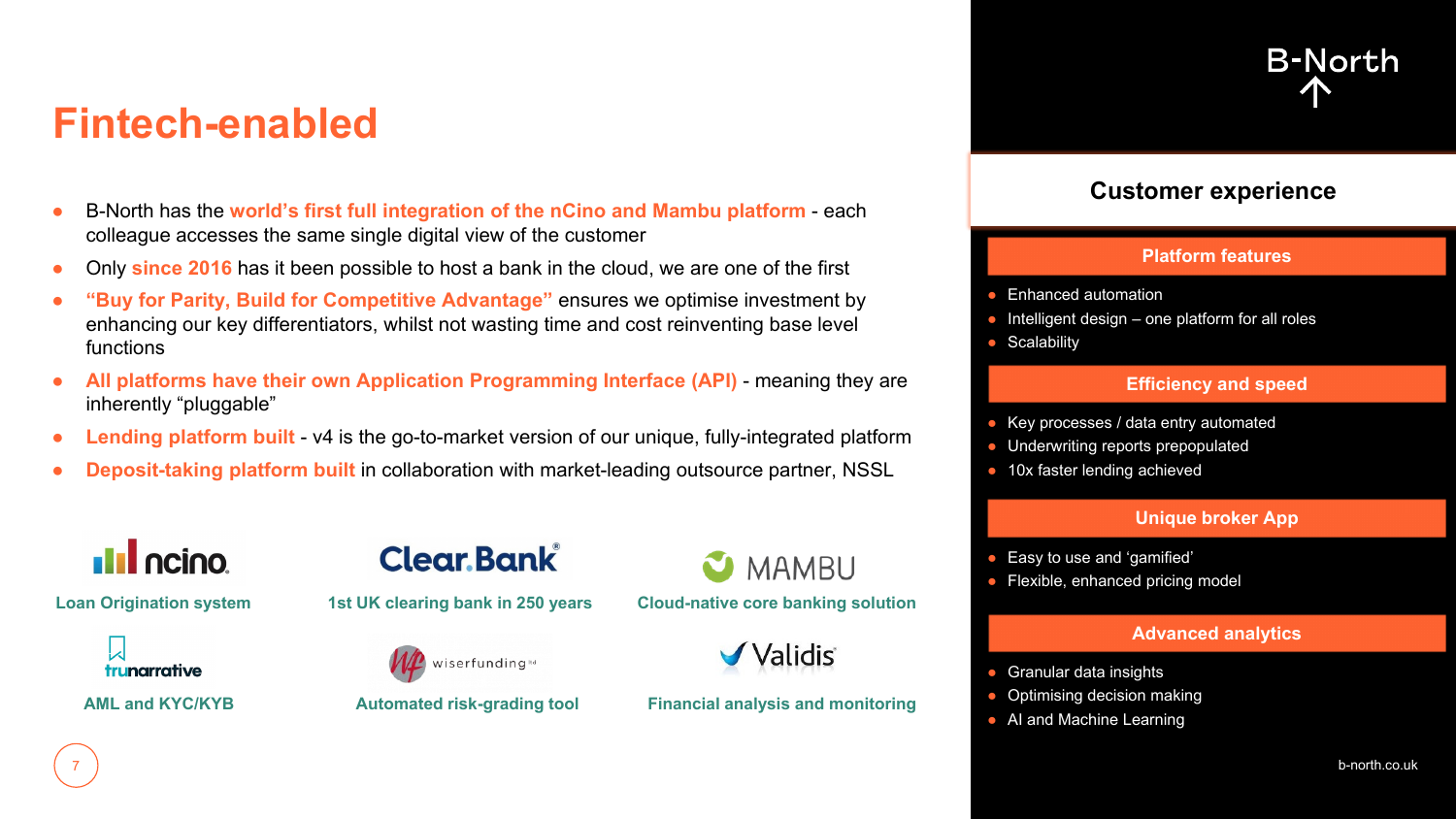## **Pod Operational Model**

- Pods are staffed by **market leading, highly experienced lending bankers**
- **Local decision makers** provide an incredibly customer-focused faster lending process
- First Pod to open in Manchester 2020
- 8–10 Pods will provide the bank with **UK wide coverage** by 2023

**Market leading, highly experienced Customer facing teams**

**Automated legal documentation capability**

**Local credit underwriting**

**Tech-enabled in-house property valuers**



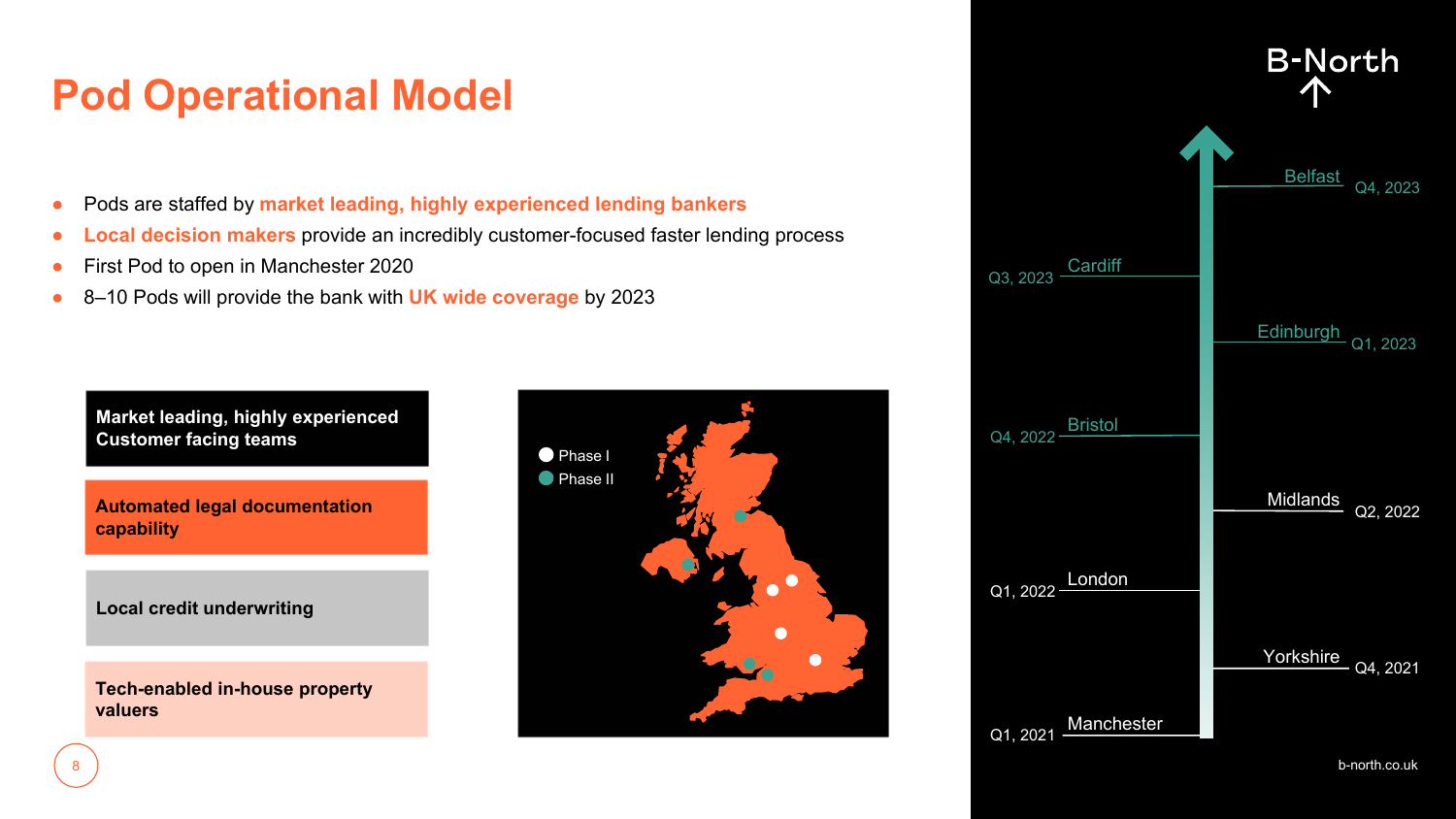## **The Growing Broker Channel**

- **Very few banks have the technology** to support such a proposition for brokers
- **The channel places £20bn of lending every year** £13bn+ directly aligned to B-North products
- B-North Team **successfully cultivated this channel** when building Atom Bank's SME loan book

|                                           | <b>B-North</b>                   | <b>Traditional</b><br><b>Banks</b> |
|-------------------------------------------|----------------------------------|------------------------------------|
| <b>Fees for Brokers</b>                   | $1\%$<br>up-front                | $1\%$<br>up-front                  |
| <b>Partner Broker</b><br><b>Programme</b> | $0.15%$ p.a.<br>trail commission |                                    |

9

B-North has developed a **Unique Partner Broker Programme** which provides enhanced returns and empowerment **for brokers who introduce quality business** at scale

**B-North will leverage the fixed infrastructure of the broker channel to drive loan origination at pace with an efficient variable cost per transaction**

**Large scale >£20bn of lending placed by brokers per year Market Testing c.50% of transaction sample could be won by B-North Evolving rapidly +100% increase in the of Commercial Finance Brokers in the UK since 2009**

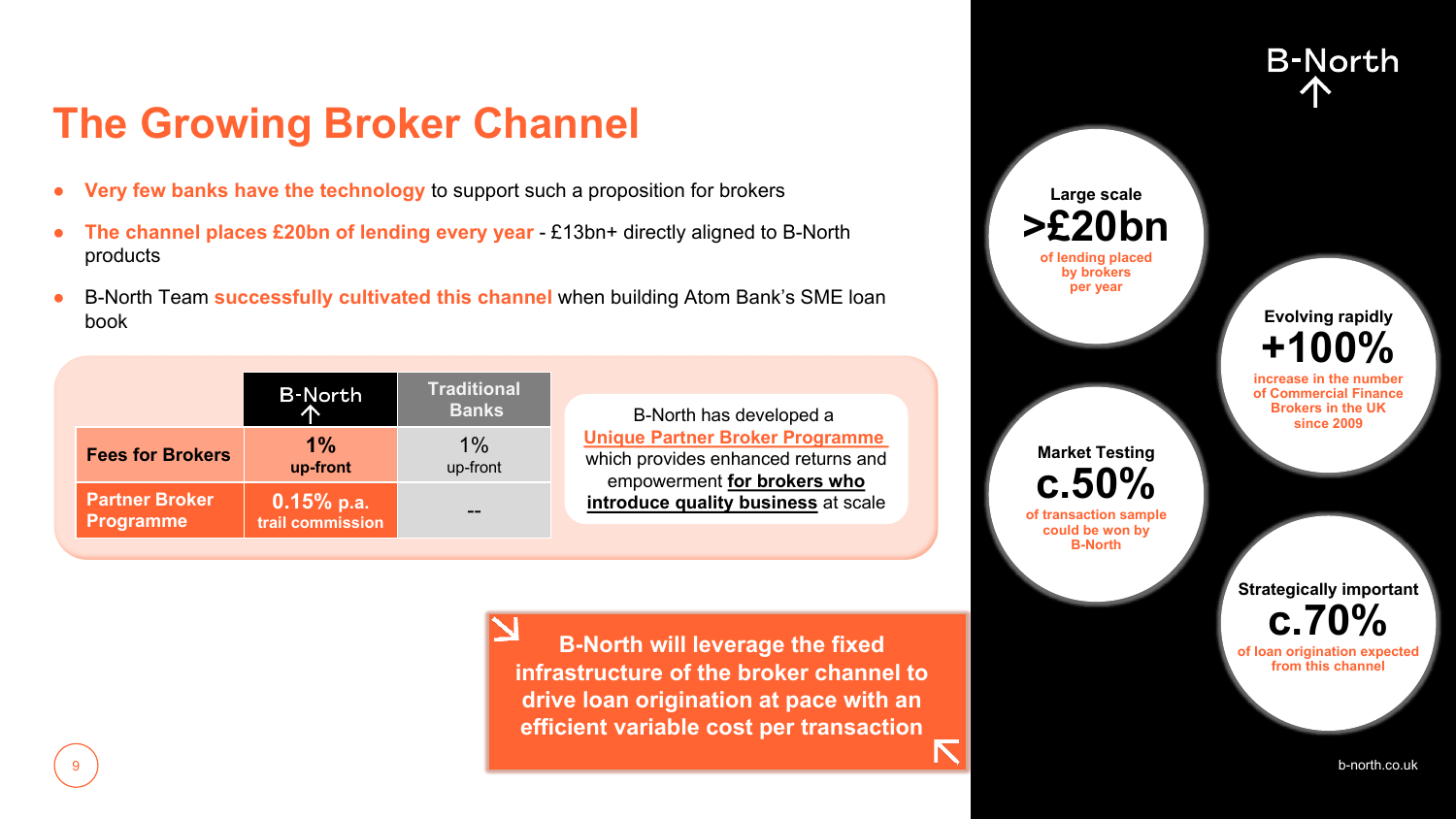## **Regional Pods have Profitable Unit Economics**

- We expect each Pod to **break-even in 16 months and generate £20m profit p.a. before year 7**
- **£200k set up cost** and **less than £2.0m p.a. run costs** per Pod
- Regional Pods have **full accountability** for delivery
- Lending predominantly secured on real estate in early years, loan-to-value sub 70%
- B-North's integrated technology platform will enable **granular tracking of performance** and risk at a Pod, product and transaction level

| <b>Pod unit economics</b>                 | £m  |
|-------------------------------------------|-----|
| Lending pa at maturity at Year 4/5        | 200 |
| Loan book at Year 6/7                     | 550 |
| Net interest income                       | 23  |
| Impairment                                | (1) |
| Yearly run costs                          | (2) |
| Annual Profit (before tax) - in excess of |     |





b-north.co.uk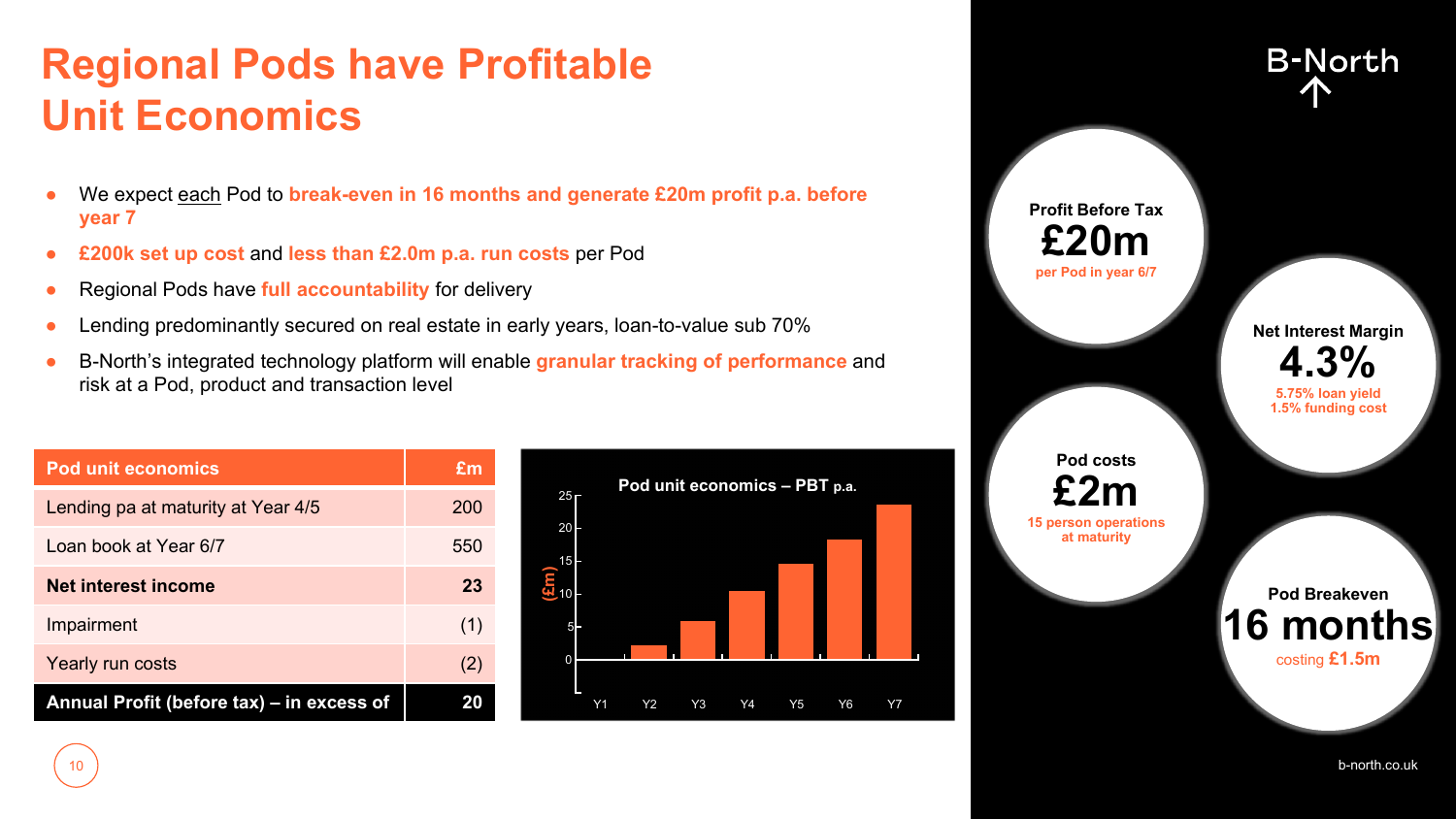## **Becoming a Bank - Why a Bank?**

#### **A UK banking licence is a rare and valuable asset**

- **Access to £1.3tn retail deposits market** = low-cost funding
	- − This allows B-North to be **competitive on price against other banks** and provides a **cost advantage over non-bank fund lenders**
- Deposit-taking outsourced to a proven, established provider to **reduce execution risk**
- Enhancing speed to market: securitisation facility to support **fast-start lending** in advance of deposits coming on stream

#### **Obtaining a banking licence is difficult and represents a barrier to entry**

- **B-North is one of just 31 companies** invited to submit a licence application in the last 7 years
- We were waived through usual challenge session on business plan due to **quality and clarity** of submission
- Our Capital and Liquidity assumptions formally **signed off without modification**
- **Now that Series A lead investors are confirmed, B-North is going through the process of** confirming no material changes to its application and has submitted investor details for approval



**A large market £1.3tn UK deposit market 19 Authorised to date 31 Companies invited to submit their application Since 2013 110 Companies have started the banking licence process**

b-north.co.uk